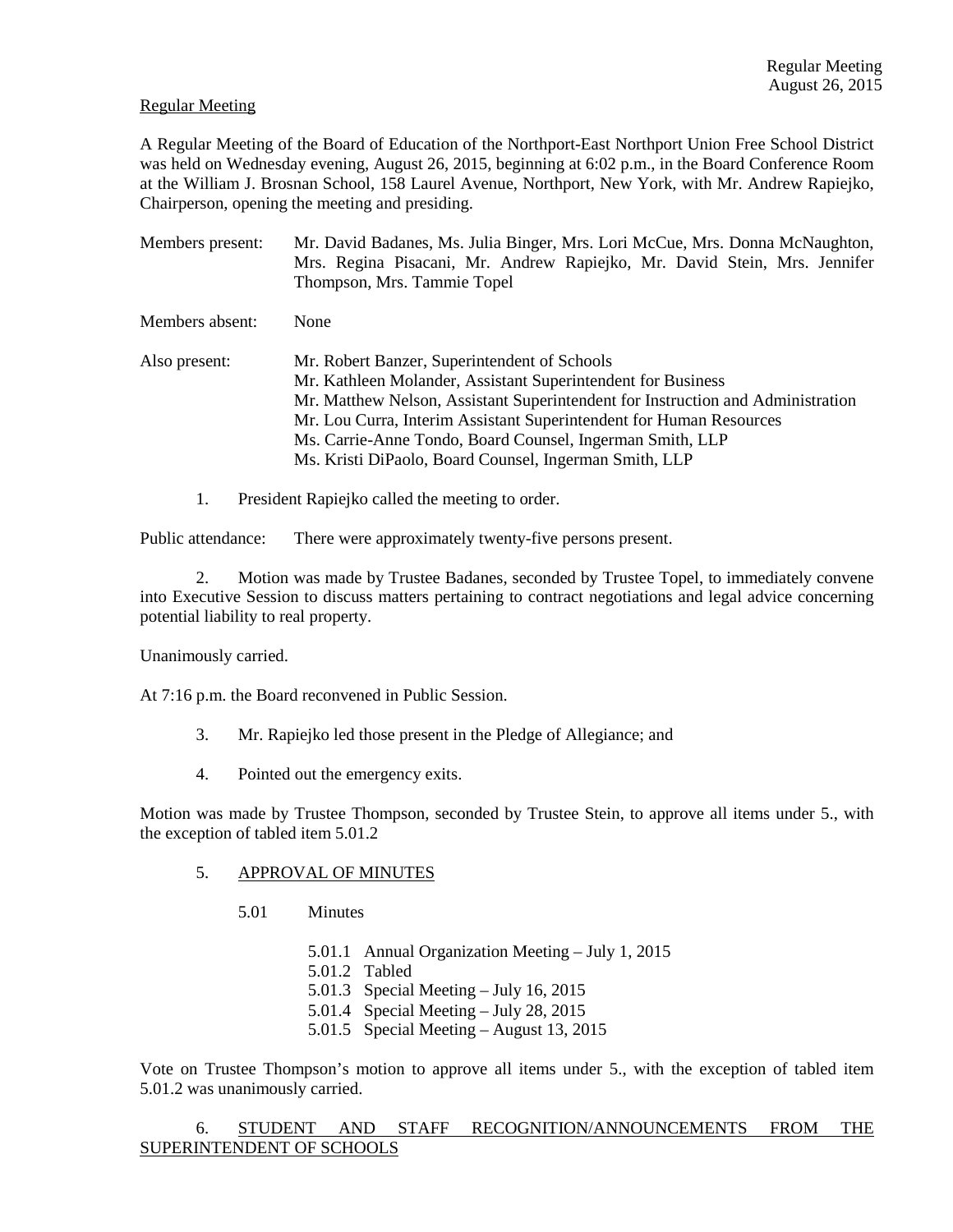Mr. Robert Banzer, Superintendent of Schools, stated that the new teacher orientation took place today and the District is excited about the team of new teachers. Mr. Banzer thanked Mr. Curra and Mr. Nelson for facilitating the orientation. Mr. Banzer stated that there is quite a bit of work being done at the schools. The Northport Middle School auditorium will not be completed by the opening of school and four lavatories are hoping to be completed but there is a backup plan in place. The portable classroom at Fifth Avenue Elementary School is being demolished. Mr. Banzer stated that the enrollment numbers continue to be watched closely and that a kindergarten section has been added at Pulaski, a third grade section at Norwood, and a  $5<sup>th</sup>$  grade section at Bellerose. Mr. Banzer noted that the approved budget contained contingency positions.

 6.01 Superintendent Banzer presented Trustee Jennifer Thompson with the New York State School Boards Association Board Excellence Award – Level 2

6.02 President Rapiejko reviewed the upcoming meetings of August  $27<sup>th</sup>$ , September 10<sup>th</sup>, September 24<sup>th</sup>, October 8<sup>th</sup> and October 22<sup>nd</sup>.

## 7. COMMUNICATIONS

7.01 Communications to the Board

 7.01.1 Letter from Kathleen Cusumano, Dr. Peter White, Dr. Izzet Mergen, and student members of the Hobart Committee.

7.01.2 Letter from Heather Johnson, Director of the Northport Historical

Society.

President Rapiejko stated that the letters explained the history of the Hobart Tablet and the request of the Hobart Committee and the Northport Historical Society to loan the tablet to the Northport Historical Society to be prominently displayed for a period of one year. Mr. Rapiejko noted that the letters are available online and explain in detail the history of the tablet.

Motion was made by Trustee Badanes, seconded by Trustee Thompson, for the District to loan the John Sloss Hobart Tablet to the Northport Historical Society to be prominently displayed for a period of one year.

Unanimously carried.

## 8. PUBLIC COMMENT/PARTICIPATION

| Name<br>Carl Litt | Comment<br>Asked the Board to consider changing the Board meetings back to Monday night,                                                                                                                  |
|-------------------|-----------------------------------------------------------------------------------------------------------------------------------------------------------------------------------------------------------|
| Resident          | move them back to the high school library, look at some old financial reports and<br>consider publishing the Superintendent's Annual Report and the general fund<br>proposed budget as it was done prior. |
| Mary Gilmore      | Stated that there is a hole in the curriculum with computer science and asked the                                                                                                                         |
| Parent            | Board to implement computer classes in the middle schools.                                                                                                                                                |

Mr. Banzer stated that he will be evaluating the curriculum and will have a discussion regarding computer literacy.

# 9. SPECIAL REPORTS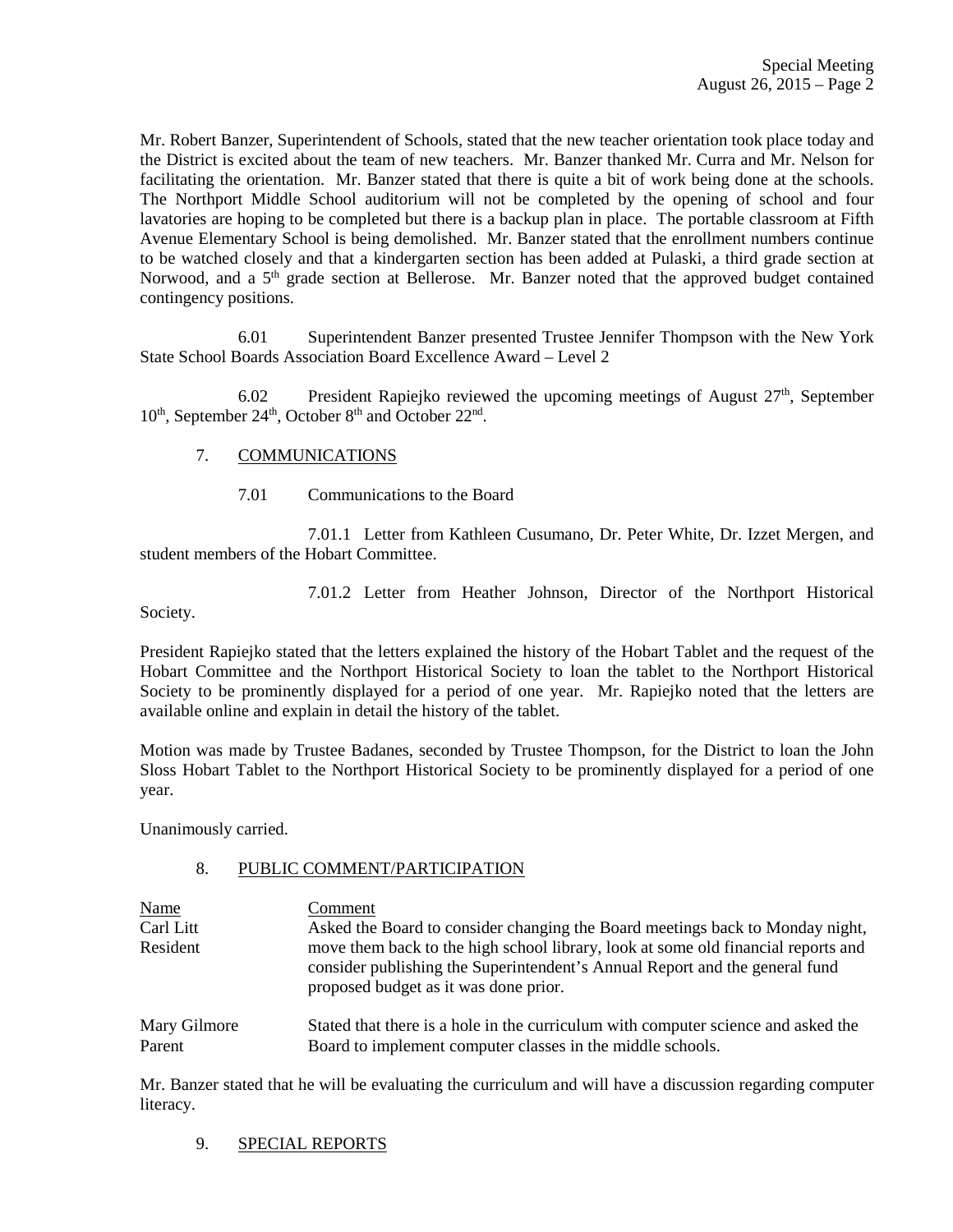9.01 Mr. Paul Lageraeen, P.E., Environmental Engineering Department Manager at H2M Architects and Engineers presented the Soil Sample Findings at Norwood Avenue Elementary School. Mr. Lageraeen stated that the scope of work was to conduct soil testing to characterize soils at the Norwood school property which included the collection of 16 surface soil samples and analytical testing. The Summary of Findings concluded that all results either non-detect, below or near the 6 NYCRR Part 375 Residential Use Guideline; sampling findings do not indicate a spill, release or source area with high levels of contamination; school soils do not appear to have been affected by the neighboring property; based on historical aerials, no notable intrusive soil movement activities have occurred in the sampled areas on the school property since the original school construction; arsenic concentrations were comparable and consistent with background concentration from historical agricultural use; and similar arsenic concentrations would be expected on past agricultural lands through Long Island and the Northport-East Northport District. In conclusion, no further action was recommended.

There was a brief discussion regarding the soil report, pesticide applications, cultivation of the property, barriers, discussions with the town and counsel regarding zoning and the impact of the proposed vineyard.

President Rapiejko stated that the District has made their concerns known to the Town of Huntington regarding the property and what the owner may do in the future.

Motion was made by Trustee McNaughton, seconded by Trustee Thompson, to approve all items under 10.

### 10. SUPERINTENDENT'S REPORT, GENERAL – FOR BOARD ACTION

 10.01 Approving the Personnel Actions Report dated August 26, 2015, attached and made part of the official minutes.

President Rapiejko announced the retirement of Bruce Levine, Music Teacher.

- 10.02 Approving Schedule J Committee on Special Education
- 10.03 Receiving for a second reading and adopting the following textbook:

 10.03.1 *Principles of Engineering,* Handley, Marshall, Coon – Delmar Cengage Learning, Course: Project Lead the Way, Grades 10-12

 10.04 Appointing the following staff member as designee of the Northport-East Northport School District when initiating referrals to the Committee on Special Education during the 2015-2016 school year:

Vanessa Costanzo, School Psychologist

 10.05 Approving the following staff member to serve as chairperson for the Committee on Special Education (CSE), Sub-Committee on Special Education (SCSE), and 504 Committee meetings during the 2015-2016 school year:

Vanessa Costanzo, School Psychologist

Vote on Trustee McNaughton's motion to approve all items under 10. was unanimously carried.

Motion was made by Trustee Thompson, seconded by Trustee Topel, to approve all items under 11., with the exception of severed item 11.11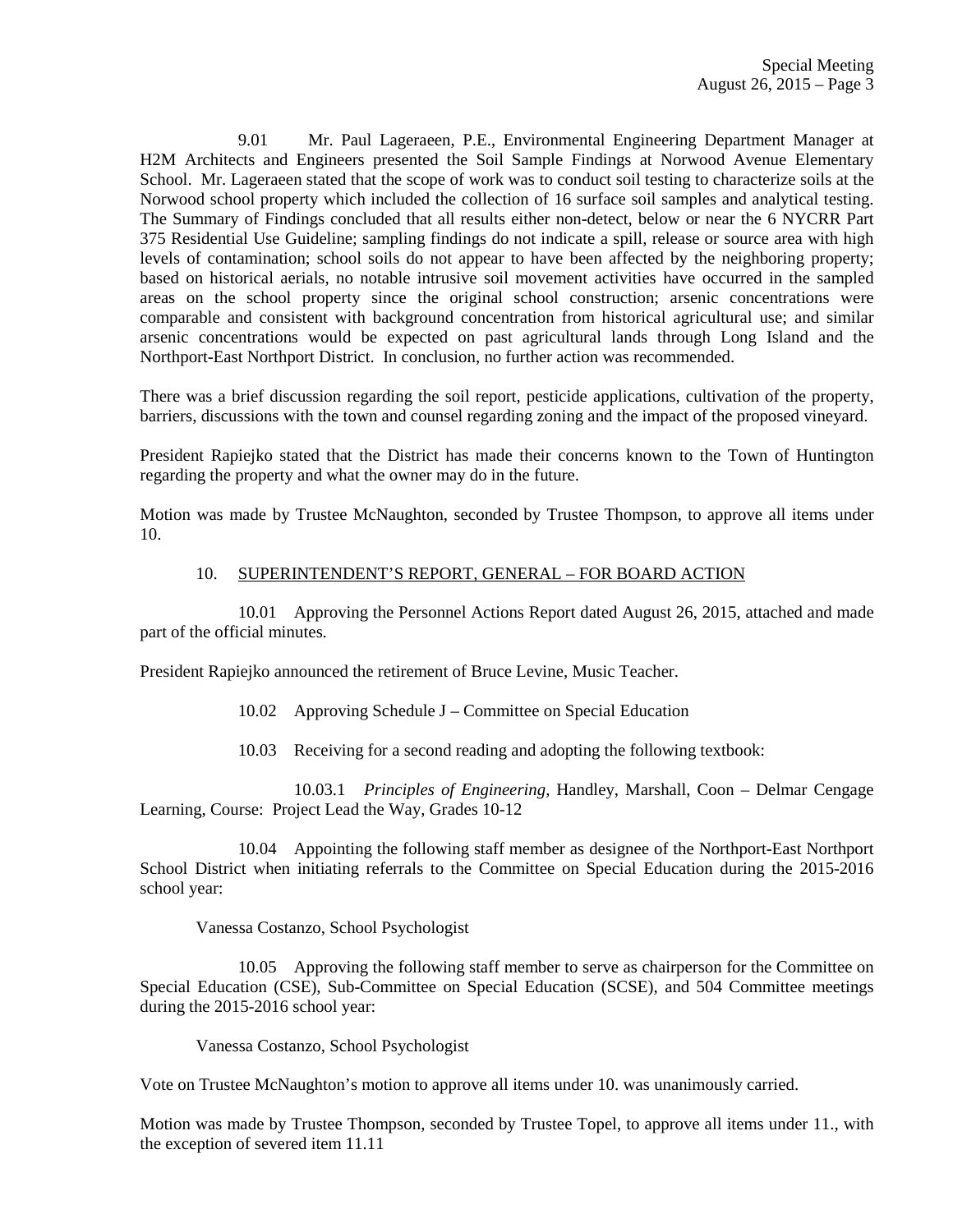### 11. SUPERINTENDENT'S REPORT, FINANCIAL – FOR BOARD ACTION

11.01. Taking specified action on the following BIDS:

## TRANSPORTATION

 11.01.1 AWARD: Transportation for District Students with Disabilities and District Students Attending Out-of-District Schools

 11.02 Declaring the attached list of equipment owned by the School District that is no longer cost effective to repair as surplus and approving disposal in accordance with Board policy

11.03 Approving disposition of the following textbook materials:

#### **Mathematics**

• Gantert, Ann X., *Algebra 2/Trigonometry*, New York: Amsco School Publications, 2008 (350 textbooks)

### Science

- *Earth Science* (126 copies)
- *Earth Science: The Physical Setting* (2005 Edition) (1 copy)
- *Earth Science: The Physical Setting* (2<sup>nd</sup> Edition) (9 copies)
- *Criminalistics* (2<sup>nd</sup> Edition) (4 copies)
- *Criminalistics* ( $4<sup>th</sup>$  Edition) (14 copies)
- *Criminalistics* (6<sup>th</sup> Edition) (7 copies)
- *Criminalistics* (7<sup>th</sup> Edition) (12 copies)
- *Chemistry: The Study of Matter* (1992) (6 copies)

11.04 Receiving the following donations to the District:

11.04.1 \$25.00 from John Gregurich to the Michael Kauffman Memorial

Scholarship

 11.04.2 \$1,069.00 from East Northport Middle School Clash of Classes Fundraiser to the Leslie Spanko Scholarship

 11.05 Approving a 2015-2016 Agreement between the Northport-East Northport Union Free School District and Elwood Union Free School District

 11.06 Approving a 2014-2015 Special Education Services Contract between the Board of Education of the Northport-East Northport Union Free School District and the Board of Education of the Hauppauge Union Free School District

 11.07 Approving a 2015-2016 Special Education Services Contract between the Board of Education of the Northport-East Northport Union Free School District and the Board of Education of the Commack Union Free School District

 11.08 Approving a 2015-2016 Special Education Services Contract Education Law §4401(2)(b) between the Board of Education of the Northport-East Northport Union Free School District and the Board of Education of the Deer Park Union Free School District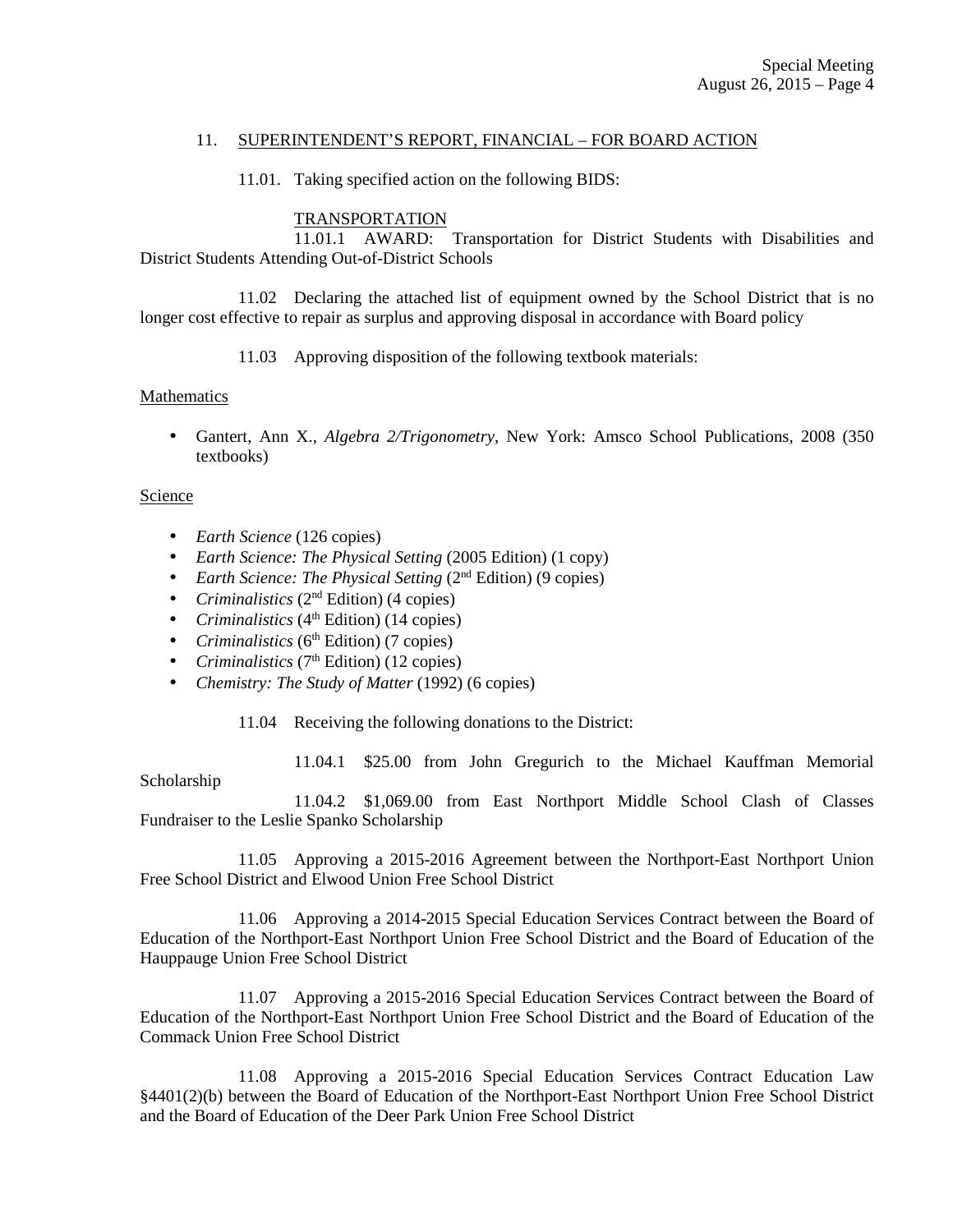11.09 Approving a Supplementary Education Services Agreement between the Northport-East Northport Union Free School District and Global Compliance Network, Inc. (HR)

 11.10 Approving a Supplementary Education Services Agreement between the Northport-East Northport Union Free School District and Clifford S. Trotter Associations (SSS)

11.11 Severed

 11.12 Approving the Western Suffolk BOCES AS-7 Final Contract for the 2014-2015 school year

11.13 Approving the following resolution:

 "RESOLVED, that the Board of Education hereby approves an increase in the appropriation A5510.4650.00.7900 (Equipment Maintenance and Repair - Transportation) of the 2015-2016 budget by \$1,995.93 with the understanding that this increase in appropriation is the result of unanticipated expenses associated with the repair of District property.

 RESOLVED, that the Board of Education hereby approves an increase in the revenue code A2680 (Insurance Recovery) of the 2015-2016 budget by \$1,995.93 with the understanding that this increase in revenue is the result of insurance proceeds."

11.14 Approving the following resolution:

 "RESOLVED, that the Board of Education accept the donation of \$344.15 to be used for student programs at Northport High School and increase the 2015-2016 budget code A2110.5030.30.2302 by \$344.15 for this purpose.

 RESOLVED, that the Board of Education hereby approves an increase in the revenue code A2705 of the 2015-2016 budget by \$344.15 with the understanding that this increase in revenue is the result of the Northport High School participation in the Stop and Shop A+ Bonus Bucks Program."

11.15 Approving the following resolution:

 "RESOLVED, that the Board of Education accept the donation of \$497.35 toward the purchase of classroom supplies for East Northport Middle School and increase the 2015-2016 budget code A2110.5030.21.0300 by \$497.35 for this purpose.

 RESOLVED, that the Board of Education hereby approves an increase in the revenue code A2705 of the 2015-2016 budget by \$497.35 with the understanding that this increase in revenue is the result of the East Northport Middle School participation in the Stop and Shop A+ School Rewards Program."

11.16 Approving the following resolution:

 "RESOLVED, that the Board of Education accept the donation of \$829.63 toward the purchase of classroom supplies for Bellerose Avenue Elementary School and increase the 2015-2016 budget code A2110.5030.17.0200 by \$829.63 for this purpose.

 RESOLVED, that the Board of Education hereby approves an increase in the revenue code A2705 of the 2015-2016 budget by \$829.63 with the understanding that this increase in revenue is the result of the Bellerose Avenue Elementary School participation in the Stop and Shop A+ School Rewards Program."

11.17 Approving the following resolution: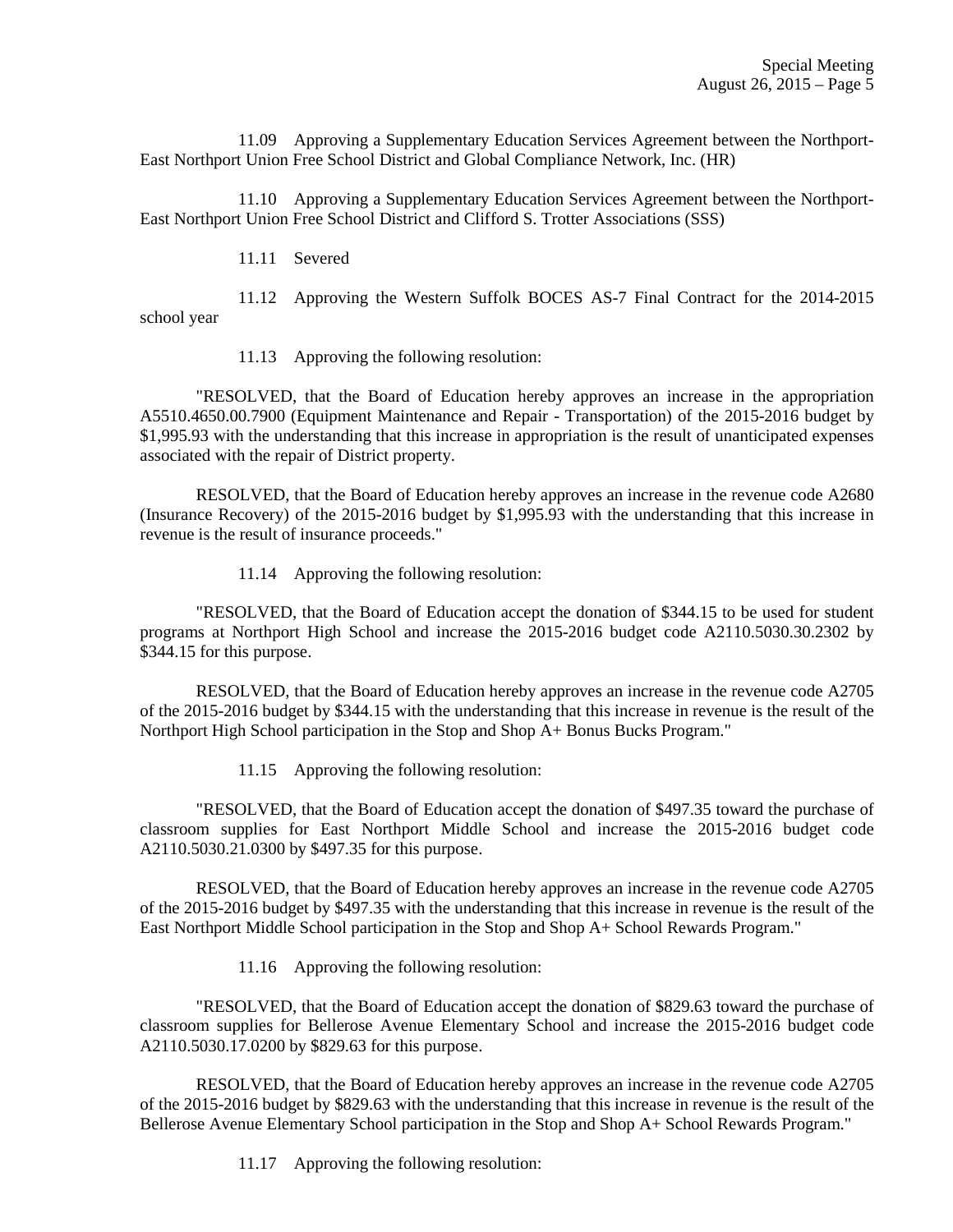"RESOLVED, that the Board of Education accept the donation of \$200.00 toward the purchase of classroom supplies for Bellerose Avenue School and increase the 2015-2016 budget code A2110.5030.17.0200 by \$200.00 for this purpose.

 RESOLVED, that the Board of Education hereby approves an increase in the revenue code A2705 of the 2015-2016 budget by \$200.00 with the understanding that this increase in revenue is the result of the Bellerose Avenue School participation in the "Thanks a Billion" teacher appreciation program."

 11.18 Approving lunch prices for the 2015-2016 school year at \$2.45 for elementary (grades K-5) and \$2.70 for secondary (grades 6-12)

Vote on Trustee Thompson's motion to approve all items under 11., with the exception of severed item 11.11 was unanimously carried.

Motion was made by Trustee Thompson, seconded by Trustee McNaughton, to approve severed item 11.11

 11.11 Approving a Contract Confirmation, Performance Contract and Video License between the Northport-East Northport Union Free School District and Music Theatre International for Peter Pan, Jr., in the amount of \$805 (NAS)

Unanimously carried.

### 12. SUPERINTENDENT'S REPORT – FOR INFORMATION ONLY

12.01 Schedule H – Use of Facilities

#### 13. UNFINISHED BUSINESS

Trustee Badanes asked if there was any resolution regarding the credit card processing.

Ms. Kathleen Molander, Assistant Superintendent for Business, stated that an agreement had been provided to counsel for review and a number of issues needed to be changed.

Trustee Stein inquired about the progress of the districtwide plan.

Ms. Molander stated that the process started on August  $24<sup>th</sup>$  and it will be a few weeks before the full report is generated.

Trustee Badanes asked about the videotaping of meetings.

Mr. Banzer stated that there is a proper way to videotape the meetings and he will look into what resources the District has.

### 14. NEW BUSINESS

 14.01 President Rapiejko appointed Trustee Lori McCue and Trustee David Stein to serve on the District's Audit Committee. President Rapiejko appointed Trustee McCue to serve as the Chairperson of the District's Audit Committee.

Mr. Rapiejko thanked Trustees McCue and Stein for volunteering to serve.